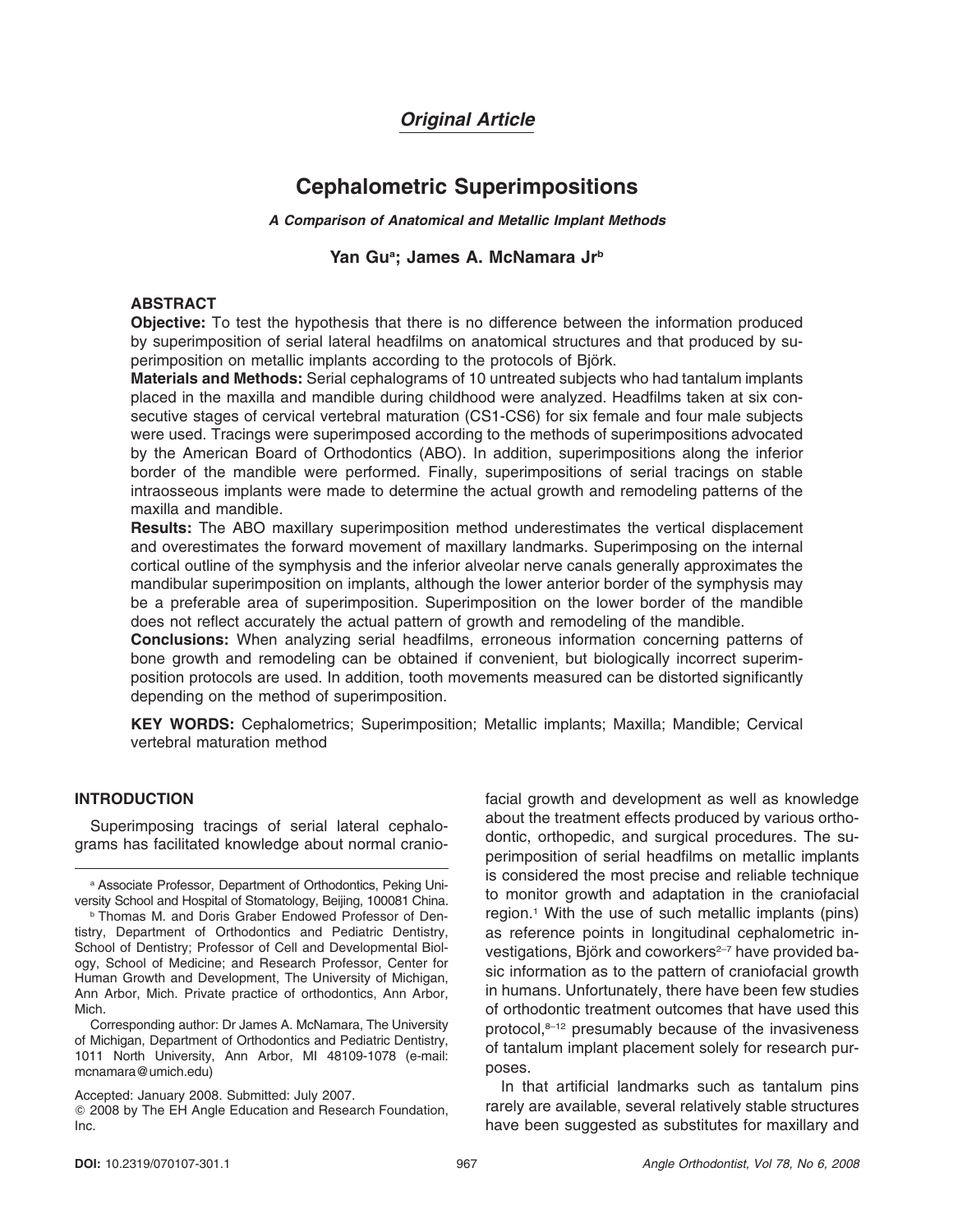**Table 1.** Summary of Mean Age for 10 Subjects at Each Cervical Vertebral Maturation Stage

|               | rc.<br>ັບບໍ                                | CS2                                                | rco<br>სპა                                             | CS4                                 | OOE<br>სახ                                                             | CS6           |
|---------------|--------------------------------------------|----------------------------------------------------|--------------------------------------------------------|-------------------------------------|------------------------------------------------------------------------|---------------|
| Mean age, yrs | --<br>∪.∪<br>.<br>$\overline{\phantom{a}}$ | 0 F<br>0.9<br>-<br>∪.∪<br>$\overline{\phantom{a}}$ | 0.9<br>$\Omega$<br>$\cdot$<br>$\overline{\phantom{a}}$ | --<br>$\mathsf{v}$ .<br>-<br>$\sim$ | $\sqrt{ }$<br>-<br>. v. .<br>᠇.◡<br>$\overline{\phantom{a}}$<br>$\sim$ | 0.8<br>. ט. ט |



**Figure 1.** Reference lines and reference points for mandibular remodeling analysis. (1) Superior condylion. (2) Condylion. (3) Posterior condylion. (4) Posterior border of ramus. (5) Antegonial region. (6) Menton. (7) Pogonion.

mandibular superimposition.<sup>3,7,13-16</sup> Commonly used maxillary superimposition techniques include Björk and Skieller's<sup>6,7</sup> structural method, an anatomic method in which the films are registered on the anterior surface of the zygomatic process of the maxilla. Previous investigations have shown that Björk and Skieller's structural method matched closely with that of implants.17–19 This method, however, is dependent on the quality of cephalograms with regard to optimal contrast and density.17 Other recommended superimposition protocols include palatal plane superimposition registered at the anterior nasal spine (ANS), posterior nasal spine (PNS), and the pterygomaxillary fissure (Ptm), and superimpositions on the superior or inferior surface of the hard palate.<sup>15,16</sup> The American Board of Orthodontics (ABO) has adopted the maxillary anatomical method by recommending registering ''on the lingual curvature of the palate and the best fit on the maxillary bony structures to assess maxillary tooth movement.''20

Mandibular superimposition on stable, naturally occurring structures also has gained wide acceptance. These techniques include superimposition on outline of the inferior border of the mandible and along the mandibular plane, as well as Björk's and Ricketts' structural methods.<sup>14,21</sup> Based on serial studies of implant subjects and patients, Björk observed that the mandibular canal, the developing molar crypts, and the inner cortical structure of the inferior border of the symphysis could be reasonable substitutes for mandibular implant superimposition.<sup>21</sup> The mandibular superimposition method advocated by the ABO is to

Table 2. Difference of Maxillary Landmarks Displacement From CS1 to CS6 Between Two Superimposition Methods (mm)<sup>a</sup>

|                                          |                                | Point A                         |                              | ANS                               | <b>PNS</b>                       |                                |  |
|------------------------------------------|--------------------------------|---------------------------------|------------------------------|-----------------------------------|----------------------------------|--------------------------------|--|
| CS1-CS6                                  | Horiz                          | Vert                            | Horiz                        | Vert                              | Horiz                            | Vert                           |  |
| Implant superimposition<br>ABO (maxilla) | $0.6 \pm 1.1$<br>$1.7 \pm 2.0$ | $-3.9 \pm 1.7$<br>$-1.0 + 2.6*$ | $0 \pm 0.8$<br>$1.5 + 1.7^*$ | $-3.5 + 1.8$<br>$-0.4 \pm 2.5$ ** | $-5.6 \pm 2.2$<br>$-4.1 \pm 1.6$ | $-3.9 + 1.9$<br>$0 \pm 1.2***$ |  |

<sup>a</sup> ANS indicates anterior nasal spine; PNS, posterior nasal spine; Horiz, horizontal; Vert, vertical.

 $*$  *P*  $<$  .05; \*\* *P*  $<$  .01; \*\*\* *P*  $<$  .001.

|                     | Implant |           | Mandibular Lower Border |           | ABO (Mandible) |           |
|---------------------|---------|-----------|-------------------------|-----------|----------------|-----------|
| CS1-CS6             | Mean    | <b>SD</b> | Mean                    | <b>SD</b> | Mean           | <b>SD</b> |
| Condylion           | 19.7    | 3.1       | 18.4                    | 4.0       | 19.2           | 4.3       |
| Superior condylion  | 17.1    | 2.6       | 14.2                    | 3.4       | 15.2           | 3.5       |
| Posterior condylion | 6.6     | 1.9       | 7.8                     | 2.5       | 7.8            | 1.8       |
| Posterior border    | 5.0     | 1.7       | 6.0                     | 1.9       | 6.0            | 1.4       |
| Antegonial region   | $-2.7$  |           | $-1.4$                  | 0.7       | $-1.8$         | 2.4       |
| Menton              | 1.4     | 1.1       | $-0.2*$                 | 0.4       | 1.0            | 0.9       |
| Pogonion            | 0.3     | 0.3       | $2.3*$                  | 1.0       | 0.7            | 1.1       |

 $*$  *P*  $\lt$  .05; \*\* *P*  $\lt$  .01; \*\*\* *P*  $\lt$  .001.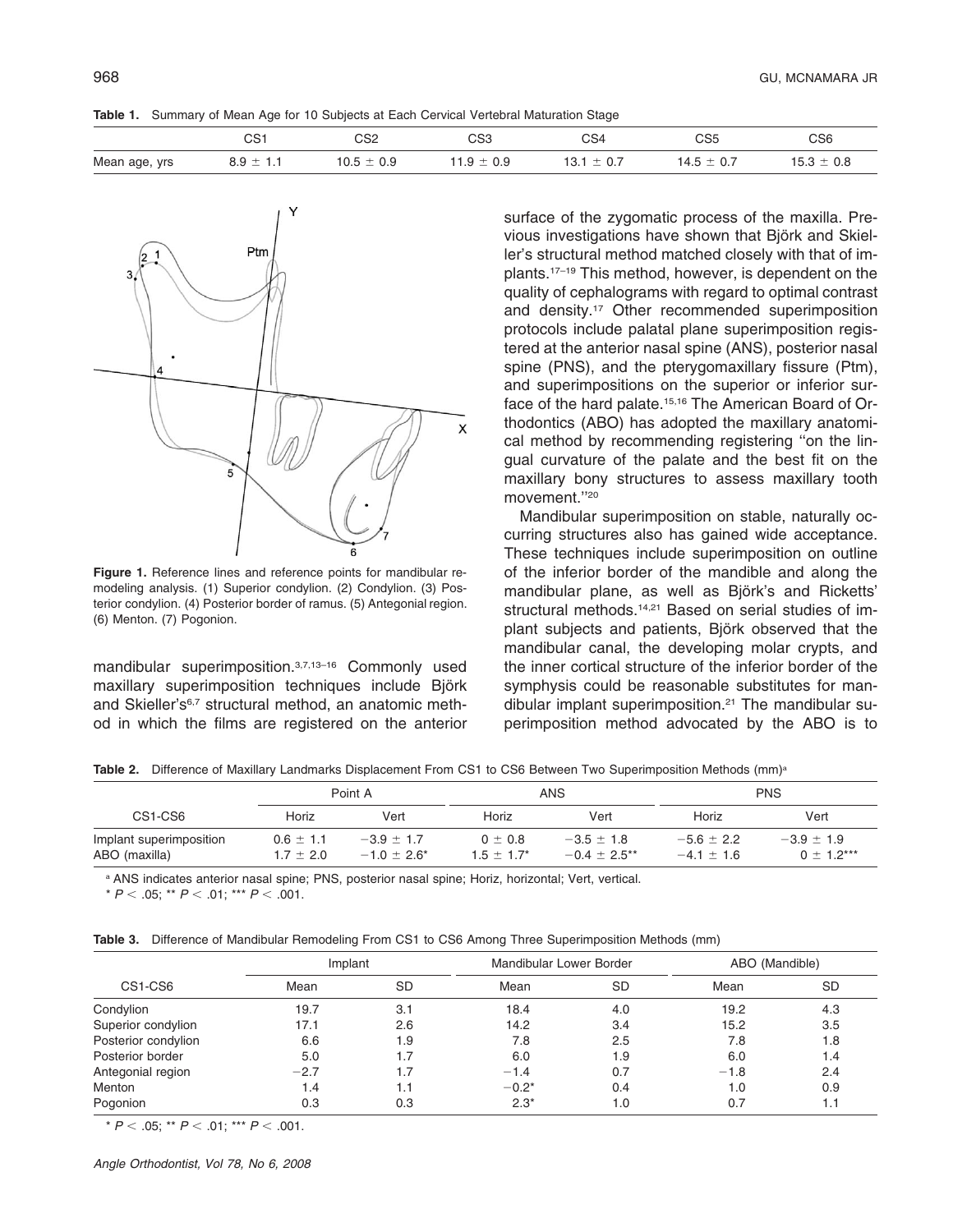**Table 4.** Difference in Point A Displacement in Five Cervical Vertebral Maturation Intervals Between the Two Superimposition Methods (mm)

| CS1-CS2 (19 mo) |  | CS2-CS3 (17 mo) |  | CS3-CS4 (14 mo)                                                                                                                                   |  | CS4-CS5 (17 mo) |  | CS5-CS6 (13 mo) |  |
|-----------------|--|-----------------|--|---------------------------------------------------------------------------------------------------------------------------------------------------|--|-----------------|--|-----------------|--|
| Point A         |  |                 |  | X.                                                                                                                                                |  |                 |  |                 |  |
| Implant super-  |  |                 |  |                                                                                                                                                   |  |                 |  |                 |  |
| imposition      |  |                 |  | $0.3 \pm 0.8$ -1.1 $\pm$ 1.8 -0.2 $\pm$ 0.7 -0.9 $\pm$ 1.2 0 $\pm$ 0.8 -0.3 $\pm$ 1.6 0.2 $\pm$ 0.7 -1.4 $\pm$ 1.6 0.1 $\pm$ 0.7 0.2 $\pm$ 1.2    |  |                 |  |                 |  |
| ABO (max)       |  |                 |  | $0.7 \pm 1.1$ $-0.1 \pm 1.8$ $0.2 \pm 2.1$ $-0.1 \pm 1.8$ $-0.1 \pm 1.1$ $-0.1 \pm 1.3$ $0.8 \pm 1.4$ $-0.5 \pm 0.8$ $0.3 \pm 1.9$ $-0.2 \pm 1.7$ |  |                 |  |                 |  |

Table 5. Difference in ANS Displacement in Five Cervical Vertebral Maturation Intervals Between Two Superimposition Methods (mm)<sup>a</sup>

|                                                  | CS1-CS2 (19 mo) |  |                                                                                                                                                                                                                                                                                                   | CS2-CS3 (17 mo) |         | CS3-CS4 (14 mo) |  | CS4-CS5 (17 mo) |  | CS5-CS6 (13 mo) |  |
|--------------------------------------------------|-----------------|--|---------------------------------------------------------------------------------------------------------------------------------------------------------------------------------------------------------------------------------------------------------------------------------------------------|-----------------|---------|-----------------|--|-----------------|--|-----------------|--|
| <b>ANS</b>                                       |                 |  | $\mathsf{X}$ .                                                                                                                                                                                                                                                                                    | Y .             | $X$ $Y$ |                 |  |                 |  |                 |  |
| Implant super-<br>imposition<br>ABO (max)        |                 |  | $0.3 \pm 0.7$ $-1.1 \pm 1.4$ $-0.3 \pm 1.2$ $-0.7 \pm 1.4$ $0 \pm 0.9$ $-0.4 \pm 1.8$ $0.1 \pm 1.0$ $-1.3 \pm 1.7$ $0 \pm 0.6$ $0.3 \pm 1.4$<br>$0.8 \pm 1.6$ 0.1 $\pm$ 1.7 0.1 $\pm$ 2.2 0 $\pm$ 1.9 - 0.2 $\pm$ 1.1 - 0.2 $\pm$ 1.4 0.7 $\pm$ 1.6 - 0.2 $\pm$ 0.5 0.4 $\pm$ 2.0 - 0.1 $\pm$ 1.2 |                 |         |                 |  |                 |  |                 |  |
| <sup>a</sup> ANS indicates anterior nasal spine. |                 |  |                                                                                                                                                                                                                                                                                                   |                 |         |                 |  |                 |  |                 |  |

Table 6. Difference in PNS Displacement in Five Cervical Vertebral Maturation Intervals Between Two Superimposition Methods (mm)<sup>a</sup>

|                | CS1-CS2 (19 mo)                                                                                                                                       | CS2-CS3 (17 mo) | CS3-CS4 (14 mo) | CS4-CS5 (17 mo) | CS5-CS6 (13 mo) |  |
|----------------|-------------------------------------------------------------------------------------------------------------------------------------------------------|-----------------|-----------------|-----------------|-----------------|--|
| <b>PNS</b>     |                                                                                                                                                       |                 |                 |                 |                 |  |
| Implant super- |                                                                                                                                                       |                 |                 |                 |                 |  |
| imposition     | $-1.0 \pm 0.8$ $-0.5 \pm 1.6$ $-1.8 \pm 1.4$ $-1.1 \pm 1.4$ $-1.3 \pm 0.9$ $-1.1 \pm 1.4$ $-1.2 \pm 1.0$ $-0.2 \pm 1.8$ $-0.1 \pm 1.0$ $-1.0 \pm 1.4$ |                 |                 |                 |                 |  |
| ABO (max)      | $-0.5 \pm 1.0$ $0.3 \pm 1.8$ $-1.1 \pm 1.4$ $-0.5 \pm 1.6$ $-1.7 \pm 1.3$ $-0.2 \pm 0.8$ $-0.6 \pm 1.4$ $-0.2 \pm 0.7$ $0.1 \pm 1.6$ $0.5 \pm 1.1^*$  |                 |                 |                 |                 |  |

<sup>a</sup> PNS indicates posterior nasal spine.

 $*$   $P < .05$ .

''register on the internal cortical outline of the symphysis with the best fit on the mandibular canal to assess mandibular tooth movement and incremental growth of the mandible "20

The current study assumes that the ''implant method'' is the most accurate method of superimposition to determine growth and treatment changes in the maxilla and mandible. Therefore, the primary purpose of this investigation is to test the hypothesis that there is no difference between the information produced by superimposition of serial lateral headfilms on anatomical structures and that produced by superimposition on metallic implants according to the protocols developed by Björk. This evaluation is based on the analysis of maxillary and mandibular growth data gathered from the cephalograms available at the six consecutive stages of cervical vertebral maturation and superimposed on metallic implants located within the maxilla and mandible. Cervical vertebral staging was selected because the rates of growth and remodeling are known to vary over time, with the maximum growth velocity occurring during the CS-CS4 interval in most individuals.22,23 By evaluating a subject longitudinally both before and after the peak in mandibular growth velocity, patterns of mandibular growth and remodeling can be determined.

## **MATERIALS AND METHODS**

#### **Sample**

The sample of serial headfilms was obtained from Mathews and Ware's implant study, <sup>24,25</sup> a growth study conducted at the University of California San Francisco in the 1970s. This growth study was similar to that of Björk and coworkers, and was comprised of longitudinal cephalometric records of 10 untreated subjects (6 female, 4 male). The cephalograms were available at the six consecutive stages of cervical vertebral maturation (CS1 through CS6).<sup>23</sup> The average interval between stages ranged from 13 to 19 months. The mean ages for the 10 subjects at each cervical vertebral maturation stage are shown in Table 1.

#### **Cephalometric Analysis**

Lateral cephalograms were hand traced by one investigator, and the landmark identification, anatomical outlines, and tracing superimpositions were verified by another; any differences were resolved by mutual agreement. The tracings were digitized by way of a specialized software program (Dentofacial Planner Plus, Toronto, Ontario).

Skeletal maturation assessed on cervical vertebral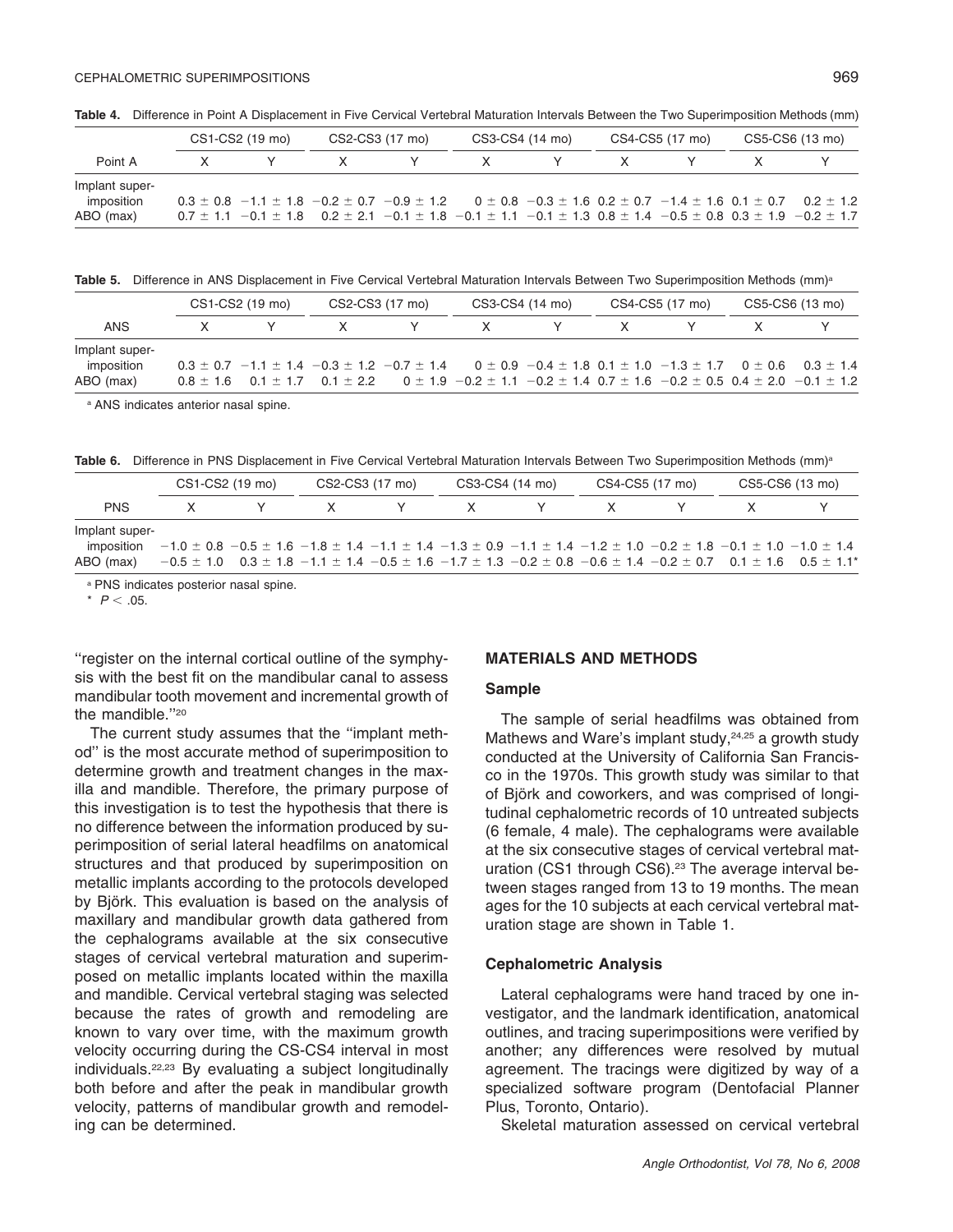

**Figure 2.** Composite tracings of the maxilla. (A) Superimposition on intraosseous tantalum implants. Note that resorption of the nasal floor was less than the apposition on the hard palate during most of the intervals. Significant downward displacement of point A, ANS, and PNS was observed. Elongation of the posterior end of the palate at PNS and slightly backward movement of point A and ANS were noted. In addition, the maxillary central incisor erupted primarily in a vertical direction. (B) Superimposition according to the ABO method. Less elongation of the posterior end of the palate at PNS and forward movement of point A and ANS were observed. In addition, the maxillary central incisor erupted slightly anteriorly with minor downward movement. It is interesting to note that ABO superimposition method masked the resorption occurring along the nasal floor and made this surface appear to be appositional.

maturation stage according to the method of Baccetti and coworkers<sup>23</sup> was performed by two independent calibrated examiners. Agreement as to the cervical vertebral maturation (CVM) stage was reached on each film. Landmarks were defined as used in traditional cephalometric analyses $26-28$  and in the study of McNamara and Graber concerning mandibular growth in the rhesus monkey.<sup>29</sup>

The six tracings for each subject were superimposed according to the method recommended by the ABO for maxillary and mandibular superimpositions that involved (1) superimposition of serial tracing by hand on the lingual curvature of the palatal plate and achieving a ''best fit'' on the internal bony structures of the maxilla, and (2) registration on the internal cortical outline of the symphysis and the inferior alveolar nerve canals. In addition, mandibular superimposition on the best fit of the inferior border of mandible was performed. Finally, superimpositions of the maxilla and mandible based on stable intraosseous implants were made to determine the actual pattern of growth and remodeling.

To evaluate remodeling and landmark displacement, an occlusal reference line ''X'' was drawn along the functional occlusal plane, and a perpendicular line ''Y'' was constructed through the pterygomaxillary fissure (Ptm; Figure 1). This "template"<sup>29</sup> provided a means of quantifying the maxillary landmarks displacement and mandibular remodeling determined by the superimposition methods examined.

#### **Statistical Analysis**

Statistical analyses were carried out with SPSS 14.0 (SPSS Inc, Chicago, Ill). Because of the limited sample size, female and male subjects were pooled. Descriptive statistics were calculated and one-way analysis of variance (ANOVA) was performed to compare the significant difference of landmark displacement and remodeling among different superimposition methods during five CVM intervals.

| Table 7. |  |  |  |  |  |  |  |  |  | . Difference of Mandibular Remodeling in Five Cervical Vertebral Maturation Intervals Among Three Superimposition Methods (mm) <sup>8</sup> |  |  |  |
|----------|--|--|--|--|--|--|--|--|--|---------------------------------------------------------------------------------------------------------------------------------------------|--|--|--|
|----------|--|--|--|--|--|--|--|--|--|---------------------------------------------------------------------------------------------------------------------------------------------|--|--|--|

|                  | CS1-CS2 (19 mo)   |                        |                            |                   | CS2-CS3 (17 mo)        |                      | CS3-CS4 (14 mo)   |                        |                      |  |
|------------------|-------------------|------------------------|----------------------------|-------------------|------------------------|----------------------|-------------------|------------------------|----------------------|--|
|                  | Implant<br>Method | Lower<br><b>Border</b> | ABO <sup>a</sup><br>(Mand) | Implant<br>Method | Lower<br><b>Border</b> | <b>ABO</b><br>(Mand) | Implant<br>Method | Lower<br><b>Border</b> | <b>ABO</b><br>(Mand) |  |
| Co               | $5.2 \pm 2.8$     | $4.8 \pm 3.4$          | $4.9 \pm 2.7$              | $3.7 \pm 1.4$     | $3.1 \pm 1.5$          | $3.7 \pm 1.6$        | $3.8 \pm 1.1$     | $3.9 \pm 1.2$          | $3.2 \pm 1.4$        |  |
| Super Co         | $4.6 \pm 2.2$     | $3.2 \pm 3.4$          | $4.0 \pm 2.3$              | $3.1 \pm 1.4$     | $2.7 \pm 1.5$          | $2.9 \pm 1.6$        | $3.3 \pm 1.2$     | $2.7 \pm 1.2$          | $3.1 \pm 1.3$        |  |
| Post Co          | $1.5 \pm 2.1$     | $1.7 \pm 2.4$          | $1.7 \pm 1.9$              | $1.4 + 1.1$       | $1.4 \pm 1.6$          | $2.0 \pm 1.1$        | $1.5 \pm 0.9$     | $2.1 \pm 1.3$          | $1.4 \pm 0.5$        |  |
| Posterior border | $0.5 \pm 1.0$     | $1.1 \pm 1.4$          | $0.7 \pm 0.8$              | $1.3 \pm 1.0$     | $1.0 \pm 1.2$          | $1.6 \pm 0.9$        | $1.2 \pm 0.8$     | $1.6 \pm 1.1$          | $1.1 \pm 0.6$        |  |
| Antegonial       | $-1.2 \pm 0.5$    | $-0.4 \pm 0.8$         | $-0.9 \pm 0.8$             | $-0.5 \pm 1.1$    | $-0.3 \pm 0.7$         | $-0.4 \pm 0.8$       | $-0.6 \pm 1.1$    | $-0.4 \pm 0.8$         | $-0.5 \pm 1.1$       |  |
| Me               | $0.3 \pm 0.6$     | $0 \pm 0.2$            | $0.3 \pm 0.5$              | $0.3 \pm 0.4$     | $0 \pm 0.1$            | $0.2 \pm 0.3$        | $0.3 \pm 0.5$     | $0.1 \pm 0.2$          | $0.2 \pm 0.5$        |  |
| Pg               | $0 \pm 0.5$       | $0.8 \pm 0.9^*$        | $0.1 \pm 0.3$              | $-0.1 \pm 0.6$    | $0.2 \pm 0.6$          | $-0.1 \pm 0.4$       | $0.1 \pm 0.4$     | $0.1 \pm 0.6$          | $0.1 \pm 0.4$        |  |

a Co indicates condylion; Super Co, superior condylion; Post Co, posterior condylion; Me, menton; Pg, pogonion.  $*$  *P*  $< .05$ .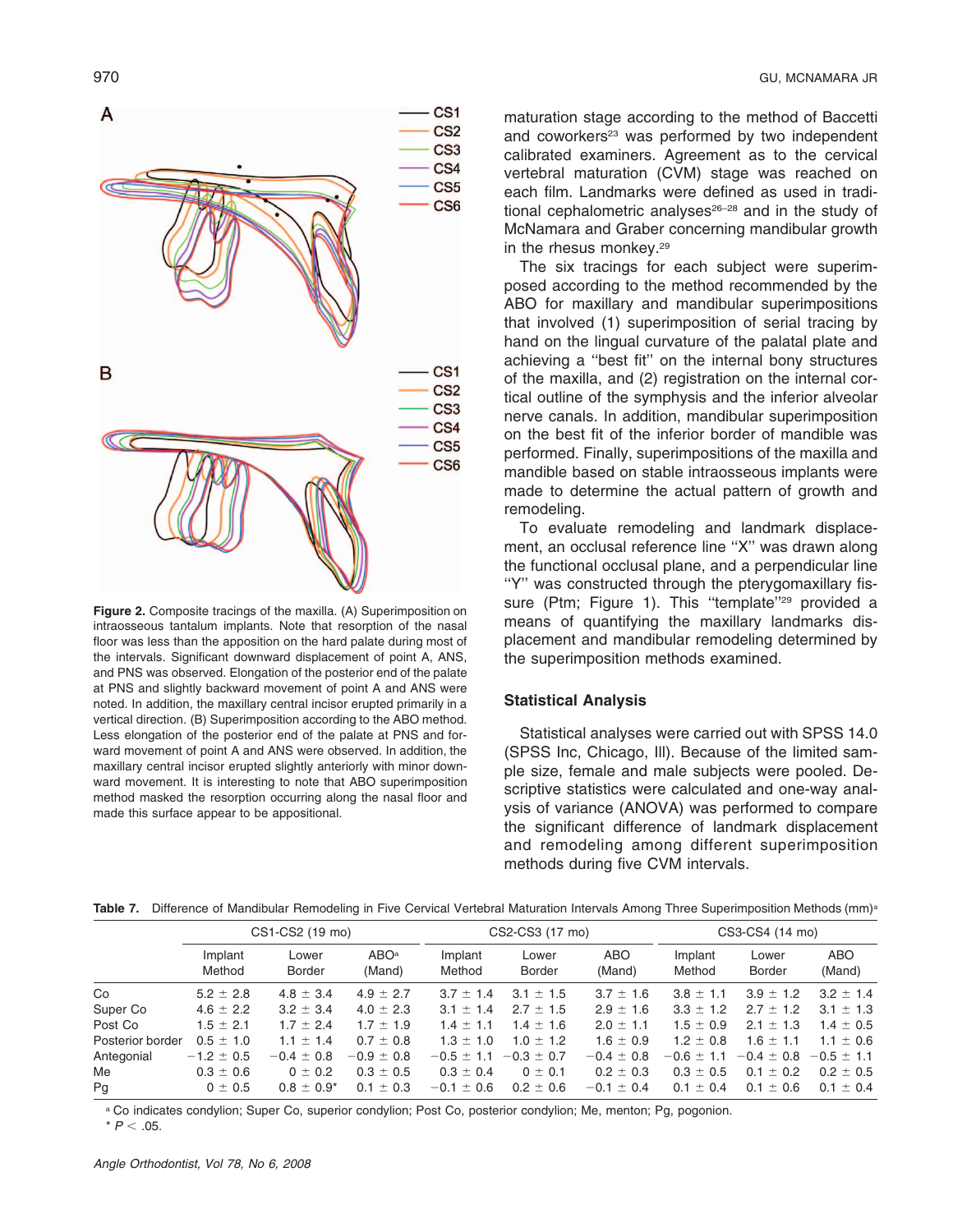#### **Method Error**

Fifty lateral cephalograms randomly chosen from different superimposition methods were traced and remeasured twice by the same examiner to determine whether any intraexaminer error resulted from landmark selection, tracing, and measurement error. Statistical analysis was performed and no significant differences were noted.

#### **RESULTS**

Overall differences in horizontal and vertical displacement of the maxillary and mandibular landmarks, as well as mandibular remodeling from CS1 to CS6, are shown in Tables 2 and 3, respectively. Statistical comparisons among the different superimposition methods were performed to determine the differences of landmark displacements in each of the five CVM intervals; the results are shown in Tables 4 through 7.

#### **Maxilla**

*Horizontal Displacement.* Horizontal displacements of three landmarks (point A, ANS, and PNS) considered during five intervals are shown in Tables 4 through 6, respectively. Generally speaking, point A and ANS were relatively stable in the horizontal direction when superimposed on intraosseous implants; the overall forward displacement of point A was only onethird of that indicated by the ABO superimposition method, with average values of 0.6 mm and 1.7 mm, respectively (Table 2). The ABO method revealed much more forward movement of the ANS, with the overall displacement of ANS from CS1 to CS6 1.5 mm, compared with negligible displacement of ANS with implant superimposition method (Table 2). Much backward growth  $(-5.6 \text{ mm})$  of PNS was noted when the tracings were superimposed on stable implants compared with superimposition on ABO method  $(-4.1)$ mm), with a difference of  $-1.5$  mm from CS1 to CS6 (Table 2).



**Figure 3.** Composite tracings of maxillary structures. (A) Superimposition on the tantalum implants. (B) Superimposition according to the ABO method.

*Vertical Displacement.* Significant downward displacement of point A, ANS, and PNS was noted when the implant superimposition was used compared with the ABO method (Table 2). During the study intervals, the amount of vertical displacement of the three maxillary landmarks was similar (slightly less than 4 mm) when superimposed on implants; minimal vertical displacement was indicated with the ABO superimposition method (Table 2).

The differences between the two methods of maxillary superimposition are indicated graphically by the

|                | CS4-CS5 (17 mo) |                | CS5-CS6 (13 mo) |                |                |  |  |
|----------------|-----------------|----------------|-----------------|----------------|----------------|--|--|
| Implant Method | Lower Border    | ABO (Mand)     | Implant Method  | Lower Border   | ABO (Mand)     |  |  |
| $4.7 \pm 2.9$  | $3.6 \pm 2.5$   | $4.3 \pm 2.7$  | $1.8 \pm 1.3$   | $2.3 \pm 1.5$  | $2.4 \pm 1.3$  |  |  |
| $4.3 \pm 2.7$  | $3.1 \pm 2.0$   | $3.5 \pm 2.2$  | $1.1 \pm 0.9$   | $1.7 \pm 0.9$  | $1.4 \pm 2.0$  |  |  |
| $1.1 \pm 1.4$  | $1.7 \pm 1.7$   | $1.0 \pm 1.3$  | $0.9 \pm 1.2$   | $0.7 \pm 1.7$  | $1.3 \pm 1.2$  |  |  |
| $1.2 \pm 1.2$  | $1.4 \pm 2.0$   | $1.3 \pm 1.4$  | $0.8 \pm 0.7$   | $0.7 + 1.2$    | $0.9 \pm 0.9$  |  |  |
| $-0.5 \pm 1.1$ | $0 \pm 0.6$     | $-0.4 \pm 0.6$ | $0.1 \pm 0.2$   | $-0.2 \pm 0.6$ | $0.2 \pm 1.3$  |  |  |
| $0.5 \pm 0.4$  | $-0.1 \pm 0.6$  | $0.4 \pm 0.4$  | $0 \pm 0.4$     | $0 \pm 0.2$    | $-0.2 \pm 0.6$ |  |  |
| $0.1 \pm 0.5$  | $0.9 \pm 0.8^*$ | $0.2 \pm 0.4$  | $0.2 \pm 0.4$   | $0.2 \pm 1.0$  | $0.2 \pm 0.7$  |  |  |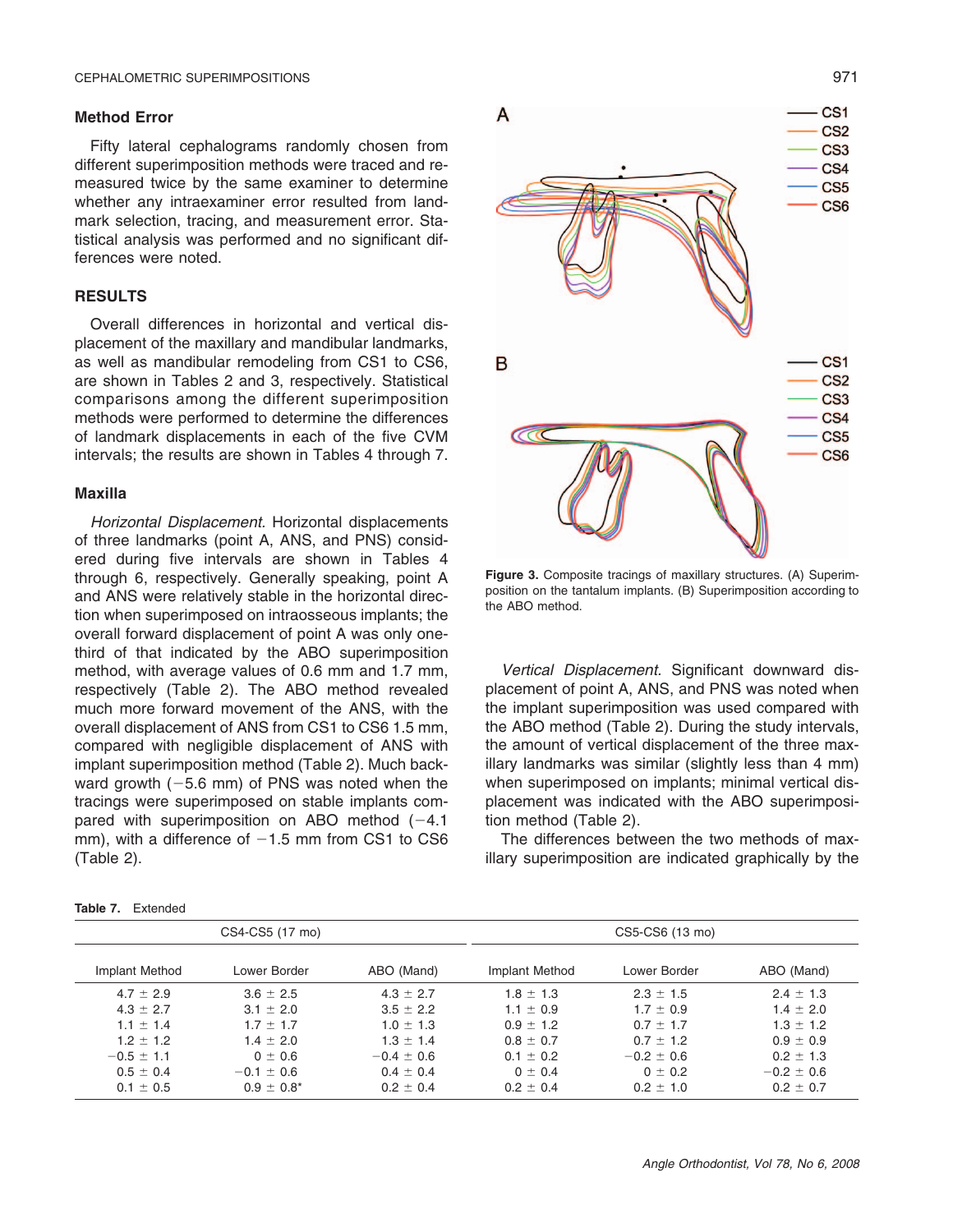

**Figure 4.** Composite tracings of the mandible. (A) Superimposition on the tantalum implants: the largest increment of condylar growth occurred between stages CS3 and CS4. Deposition along the anterior lower border of the corpus and resorption in the antegonial region can be observed. The condyle grew in an upward and slightly backward direction. (B) Superimposition is ''best fit'' along the inferior border of the mandible. Less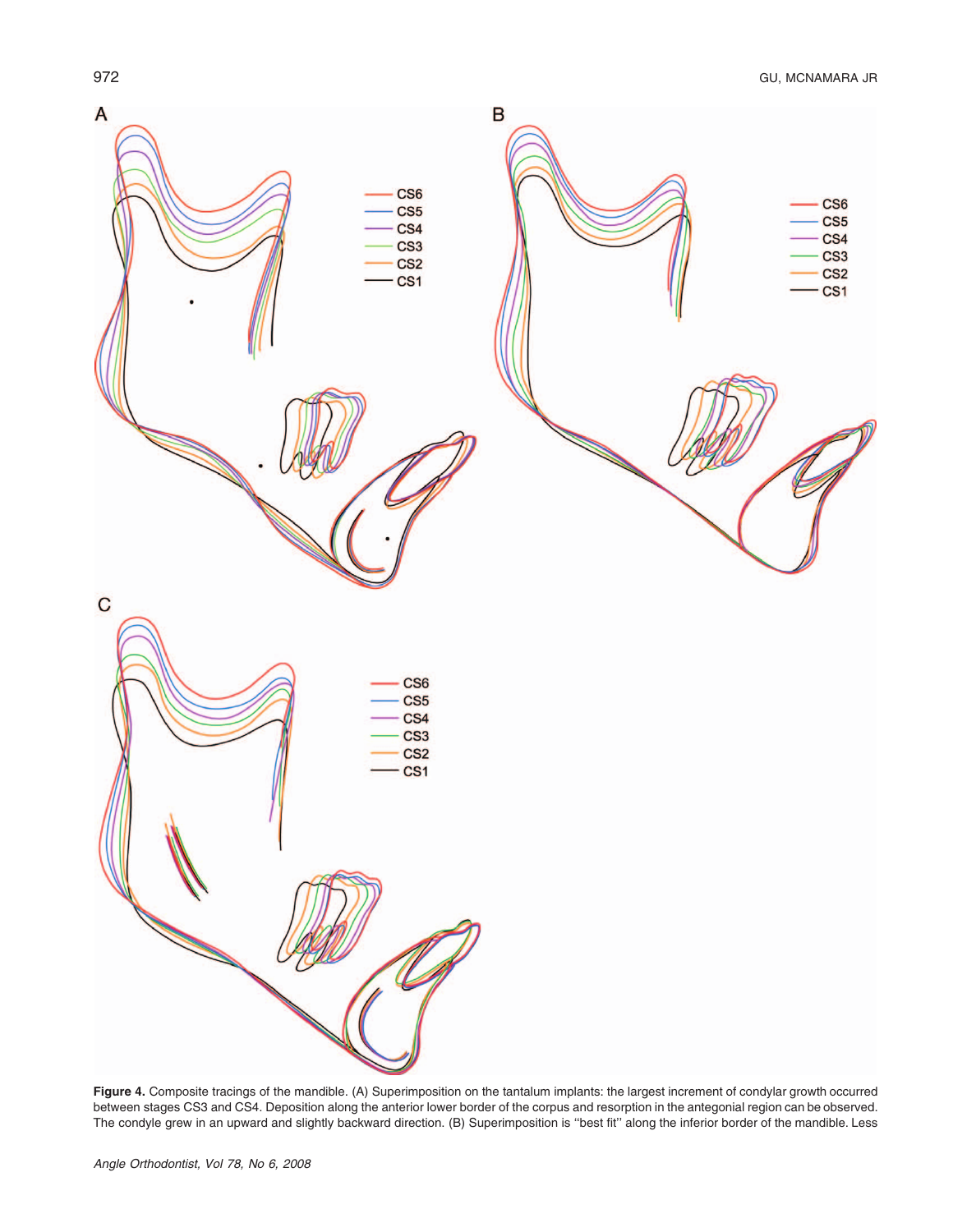CEPHALOMETRIC SUPERIMPOSITIONS **EXAMPLE 2018** 273

←



**Figure 5.** Composite tracings of the mandible. (A) Superimposition of serial tracings on the tantalum implants. (B) Superimposition is the ''best fit'' along the inferior mandibular border. (C) Superimposition with the ABO method. The composite tracings are similar to those in Figure 5A.

resorption in the antegonial region was observed, and backward and upward growth of the condyle was noted. Also, there was greater bone apposition on the posterior border of the ramus and forward movement of the chin point at pogonion. (C) Superimposition according to the ABO method: less resorption in the antegonial region was observed.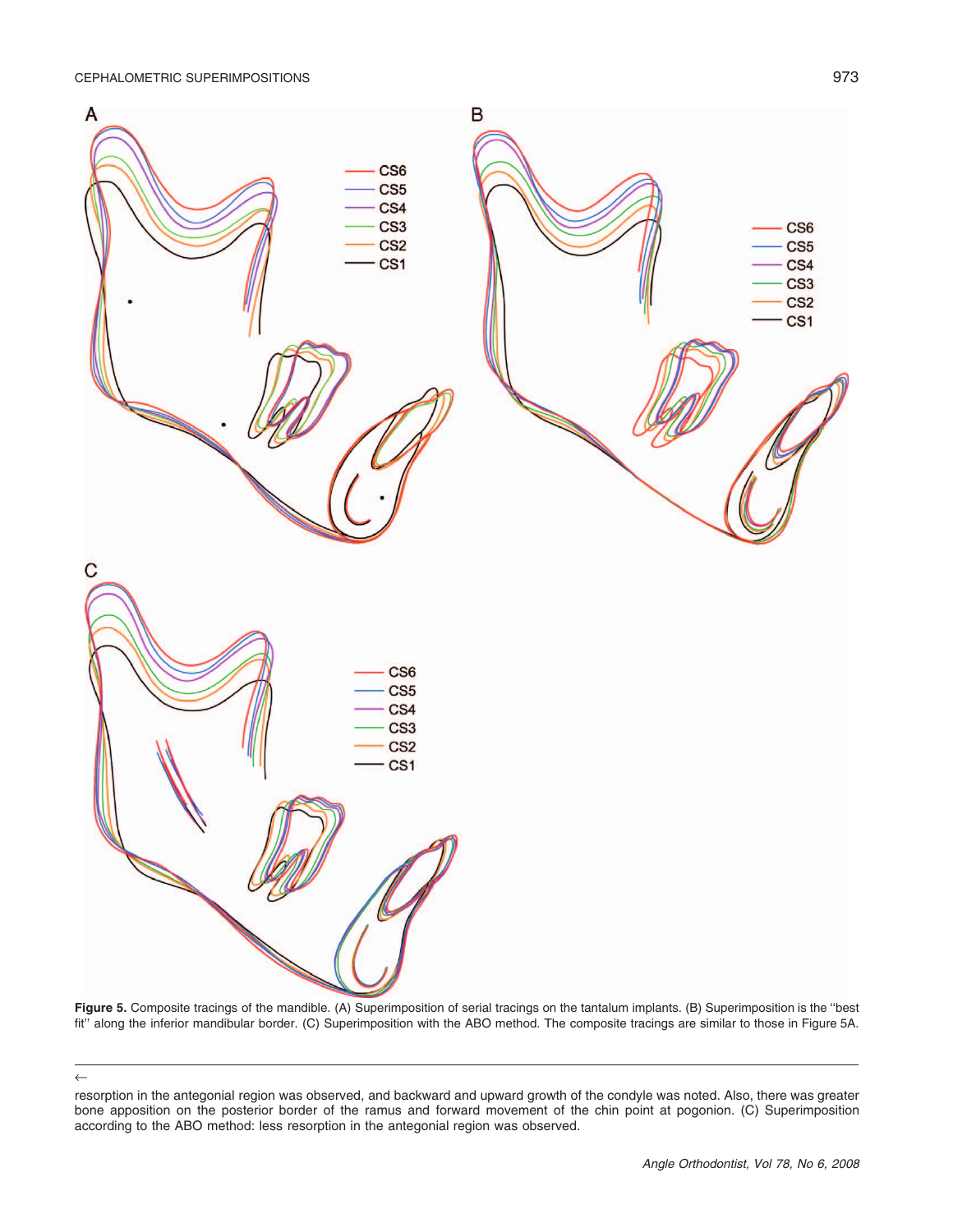cephalometric tracings of the two subjects shown in Figures 2 and 3.

### **Mandible**

*Condyle.* Three methods of superimposition were evaluated, with superimposition on the mandibular implants used as the gold standard (Figures 4A and 5A). Superimposing along the lower border of the mandible is shown in Figures 4B and 5B; the ABO superimposition method is shown in Figures 4C and 5C.

During the overall period, significant growth occurred at condylion (19.7 mm) when the mandibular pins were used for superimposition (Table 3). When the ABO method was used, the increase in condylar length was nearly the same (19.2 mm), but superimposing on the lower border of the mandible underestimated the overall amount of condylar growth by 1.3 mm.

The apparent direction of condylar growth was affected by the method of superimposition. Accepting the implant superimposition data as the gold standard, the other two methods underestimated the amount of superior condylar growth by 2–3 mm and overestimated the amount of condylar growth posteriorly by about 1 mm (Table 3). The ABO method was superior to superimposing on the lower border of the mandible in determining the direction and amount of condylar growth during the overall observation period.

*Ramus and Corpus.* Both anatomical methods of superimposition overestimated the amount of deposition along the posterior border of the mandible and underestimated the amount of resorption in the antegonial region (Table 3; Figures 4 and 5). In addition, deposition along the lower border of the mandible posterior to the symphysis was noted in almost all subjects.

*Symphysis.* When superimposition on implants and the ABO method are compared, similar amount of bone remodeling was observed at menton and pogonion during the growth interval studied (CS1 to CS6; Table 3). The anterior border of the symphysis was relatively stable with implant superimposition except in the region of point B, where resorption was noted in 6 of the 10 subjects studied. Significant forward movement of pogonion was noted when superimposition with the implant method was compared with superimposition along the inferior border of mandible, with the average value of 0.3 mm and 2.3 mm, respectively (Table 3,  $P < .05$ ). This significant difference occurred mainly in the interval CS4 to CS5 (Table 7).

#### **DISCUSSION**

The results of this study indicate that there are major differences in the analysis of serial headfilm tracings, depending on the method of superimposition used. It is well accepted that the best way to determine how a bony structure grows and remodels is to place radiopaque markers in the bone. As long as the implants are stable and because bone grows by apposition only,30 the patterns of localized bone deposition and resorption can be identified in standardized serial radiographs. On the other hand, if convenient anatomical landmarks (eg, lower border of the mandible) are used for superimposition, erroneous data are derived. This study also demonstrated that the measurement of tooth movements occurring during orthodontic treatment can be influenced greatly depending on the methods of superimposition used. This same conclusion was reached by Isaacson and coworkers<sup>31</sup> in their 1976 reanalysis of the cephalometric tracings of four of the subjects originally studied by Björk and Skieller<sup>6</sup> in 1972.

#### **Maxillary Superimpositions**

The findings of the present study suggest that the ABO superimposition method overestimated the forward displacement of point A, which was as much as three times that observed when serial tracings were superimposed on implants (Table 2, Figures 2 and 3). Great difference in the horizontal displacement of point A between two superimposition methods occurred in the interval CS4 to CS5, which coincides with the larger downward movement of ANS (Tables 4 and 5).

The results further indicate that the ABO superimposition method underestimates the vertical displacement of point A, ANS, and PNS significantly due to the pattern of descending remodeling occurring in the maxilla (Figures 2 and 3), observations that confirm the findings of Nielsen.<sup>17</sup> The relative amount of downward movement of ANS and PNS was similar in the current study, an observation that is not in agreement with the findings of other studies that indicated a greater inferior movement of ANS than PNS.<sup>7,17,32</sup>

The ABO method also underestimates the posterior deposition of bone in the posterior nasal spine region; when implant superimposition is used, about 20% further posterior relocation of PNS is observed. Other studies also have shown that concomitant with the resorptive modeling of the nasal floor, there is apposition on the hard palate.<sup>30</sup> Therefore, superimposition on the ANS-PNS line masks the downward remodeling of both the superior surface of the maxilla and the palate.17,33,34

#### **Mandibular Superimpositions**

The ABO recommended method of superimposition, as registered on the internal cortical outline of the symphysis with best fit on the inferior alveolar canals, seems to offer greater validity and reliability than does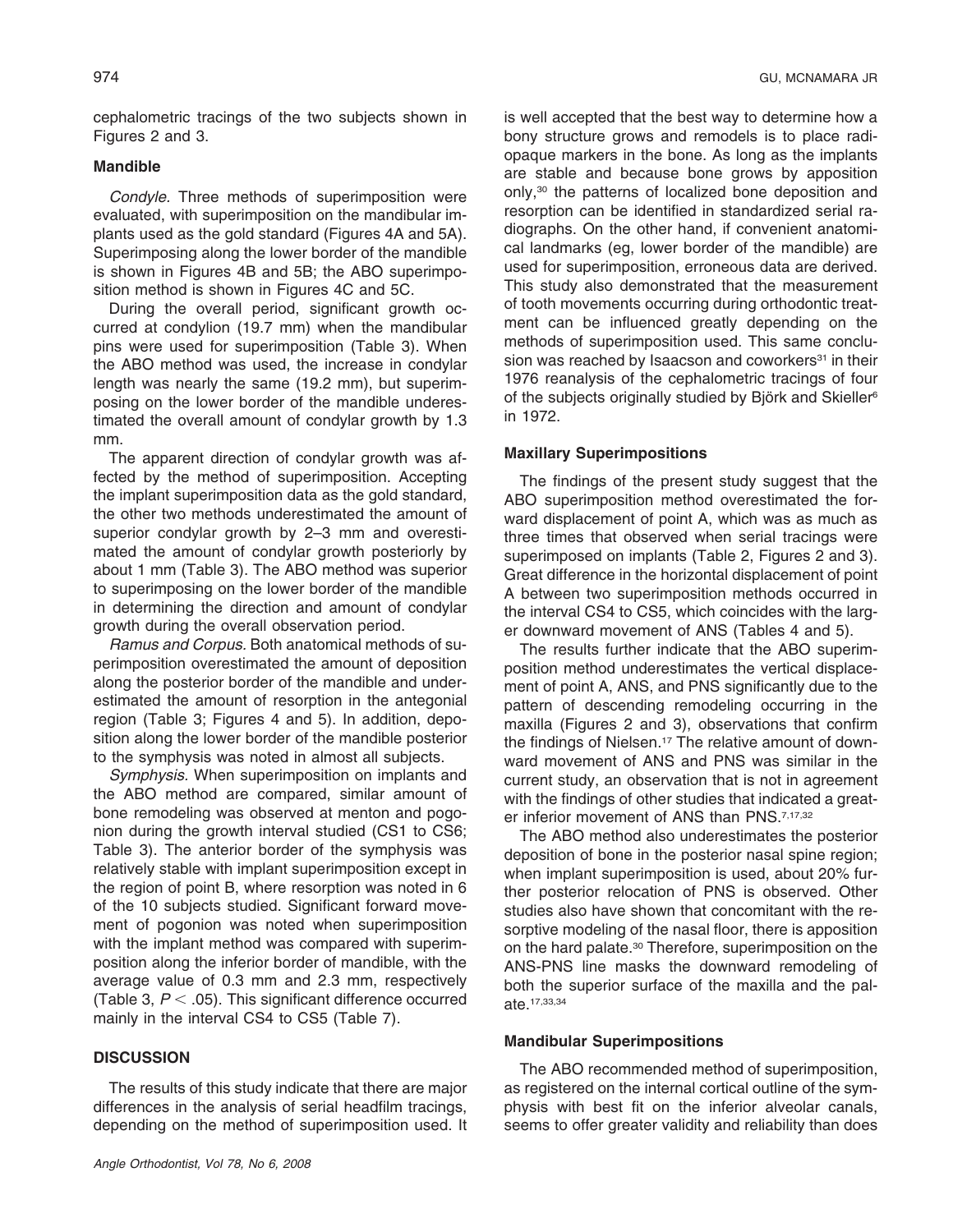the ''best fit'' superimposition along the inferior border of mandible. In the current study, the lower anterior border of the symphysis below the point B region was relatively stable according to the implant superimposition method. A similar finding has been reported by Biörk.<sup>3</sup>

When comparing superimposition on the inferior border of mandible with superimposition on implants, the condyle will appear to grow in a backward and upward direction (Figures 4C and 5C) instead of in a forward and upward direction (Figures 4A and 5A); horizontal displacement of landmarks will increase and vertical displacement will decrease when an implant superimposition protocol is used.

Enlow30 stated that the gonial region of the human mandible becomes relocated posteriorly and that osseous tissue formerly in this area becomes successively relocated into the area of the antegonial notch, and the antegonial notch gradually becomes incorporated into the body of the mandible with further bone deposition in that region. The composite tracings in the current study (Figures 4 and 5) demonstrate Enlow's findings; apposition on the anterior part and resorption on the posterior part of the lower border lead to a shape change of the mandibular corpus with time (Figures 4 and 5). Thus, if a ''best fit'' superimposition of serial films is attempted along the inferior border of the mandible, successive tracings have a tendency to move forward (relative to tracings of earlier films) due to the change in the curvature of the inferior border of mandible. This latter superimposition method should not be used.

#### **CONCLUSIONS**

- The method of maxillary superimposition currently recommended by the ABO on their Web site underestimates the vertical displacement of maxillary structures and overestimates the forward movement of maxillary skeletal landmarks.
- Although there are subtle differences between methods of superimposition, the current mandibular superimposition method advocated by the ABO is an acceptable substitute for the implant superimposition method. The anterior symphyseal outline below the region of point B also can be used.
- Superimposition on the lower border of the mandible does not reflect accurately the actual pattern of mandibular growth and remodeling and should not be used.

#### **ACKNOWLEDGMENTS**

The authors thank Dr Sheldon Baumrind for providing the cephalograms analyzed in this study.

#### **REFERENCES**

- 1. Sarnat BG. Growth pattern of the mandible: some reflections. *Am J Orthod Dentofacial Orthop.* 1986;90:221–233.
- 2. Björk A. Facial growth in man, studied with the aid of metallic implants. *Acta Odontol Scand.* 1955;13:9–34.
- 3. Björk A. Variations in the growth pattern of the human mandible: longitudinal radiographic study by the implant method. *J Dent Res.* 1963;42:400–411.
- 4. Björk A. Sutural growth of the upper face studied by the implant method. *Acta Odontol Scand.* 1966;24:109–129.
- 5. Björk A. The use of metallic implants in the study of facial growth in children: method and application. *Am J Phys Anthropol.* 1968;29:243–254.
- 6. Björk A, Skieller V. Facial development and tooth eruption. An implant study at the age of puberty. *Am J Orthod.* 1972; 62:339–383.
- 7. Björk A, Skieller V. Postnatal growth and development of the maxillary complex. In: McNamara JA Jr, ed. *Factors Affecting the Growth of the Midface.* Ann Arbor, Mich: Center for Human Growth and Development, The University of Michigan; 1976:61–69.
- 8. Krebs A. Midpalatal suture expansion studies by the implant method over a seven-year period. *Trans Europ Orthod Soc.* 1964;40:131–142.
- 9. Ødegaard J. Growth of the mandible studied with the aid of metal implant. *Am J Orthod.* 1970;57:145–157.
- 10. Ødegaard J. Mandibular rotation studies with the aid of metal implants. *Am J Orthod.* 1970;58:448–454.
- 11. Lavergne J, Gasson N. A metal implant study of mandibular rotation. *Angle Orthod.* 1976;46:144–150.
- 12. Breiden CM, Pangrazio-Kulbersh V, Kulbersh R. Maxillary skeletal and dental change with Fränkel appliance therapy—an implant study. *Angle Orthod.* 1984;54:232–266.
- 13. Salzmann JA. The research workshop on cephalometrics. *Am J Orthod.* 1960;46:834–847.
- 14. Ricketts RM. A four-step method to distinguish orthodontic changes from natural growth. *J Clin Orthod.* 1975;9:208– 215, 218–228.
- 15. Ricketts RM. Perspectives in the clinical application of cephalometrics. The first fifty years. *Angle Orthod.* 1981;51:115– 150.
- 16. McNamara JA Jr. Influence of respiratory pattern on craniofacial growth. *Angle Orthod.* 1981;51:269–300.
- 17. Nielsen IL. Maxillary superimposition: a comparison of three methods for cephalometric evaluation of growth and treatment change. *Am J Orthod Dentofacial Orthop.* 1989;95: 422–431.
- 18. Doppel DM, Damon WM, Joondeph DR, Little RM. An investigation of maxillary superimposition techniques using metallic implants. *Am J Orthod Dentofacial Orthop.* 1994; 105:161–168.
- 19. Springate SD, Jones AG. The validity of two methods of mandibular superimpositions: a comparison with metallic implants. *Am J Orthod Dentofacial Orthop.* 1998;113:263– 270.
- 20. American Board of Orthodontics. Case report preparation: composite tracings. St Louis, Mo: 2007. Available at: http:// www.americanboardortho.com/professionals/clinicalexam/ casereportpresentation/preparation/tracings.aspx#. Accessed April 20, 2007.
- 21. Björk A. Prediction of mandibular growth rotation. Am J Or*thod.* 1969;55:585–599.
- 22. Franchi L, Baccetti T. New emphasis on the role of mandibular skeletal maturity in dentofacial orthopedics. In: McNamara JA Jr, ed. *The Enigma of the Vertical Dimension.* Ann